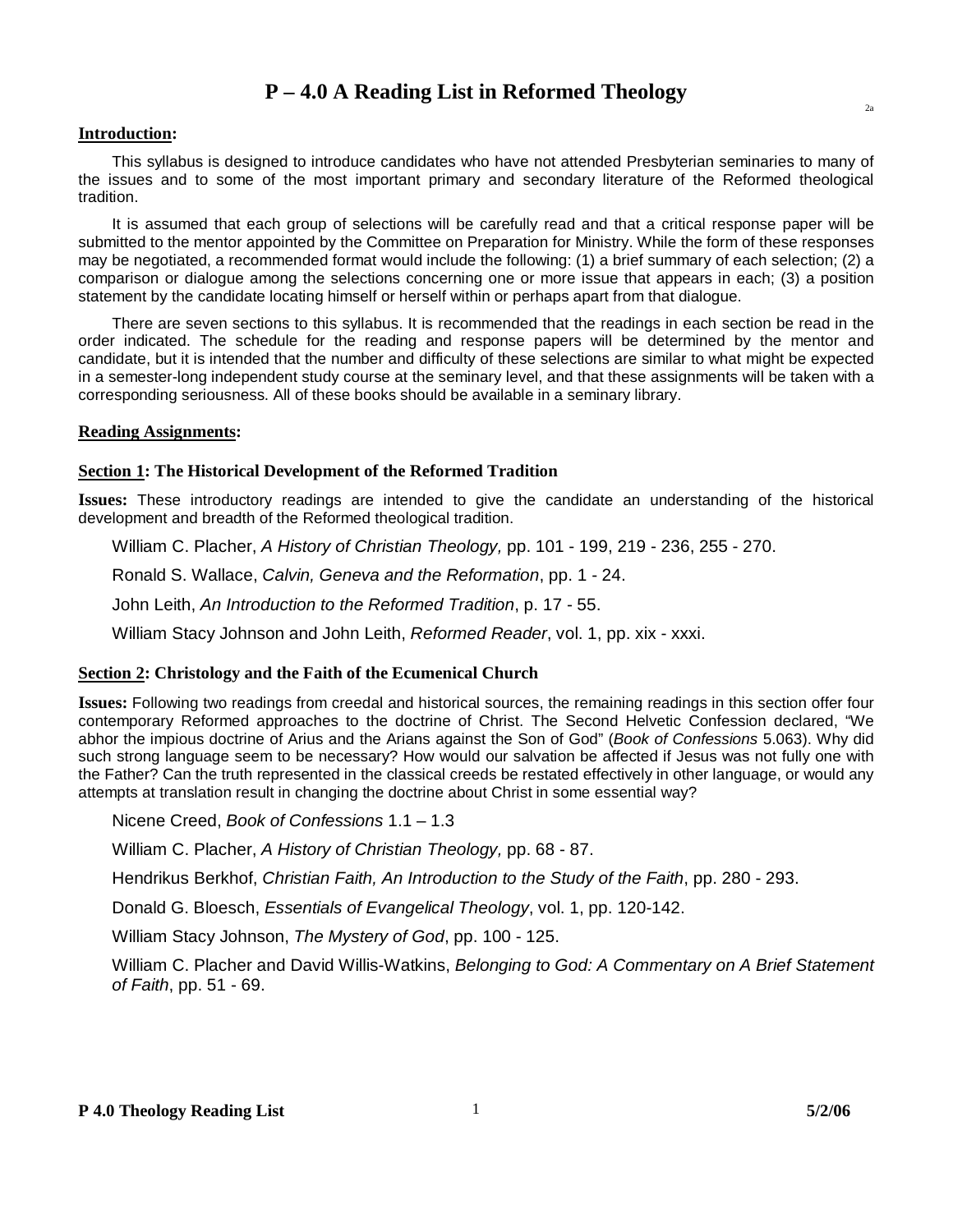### **Section 3: Scripture, the Word, and the Church**

**Issues:** All Christians affirm the authority of Scripture, but within the Reformed tradition there are different ways of describing that authority, ranging from equating the words of Scripture with the words of God (Turretin) to identifying Scripture as the humanly-written witness to God's self-revelation in Christ (Barth). Where does the Presbyterian Confession of 1967 stand?

Ronald S. Wallace, *Calvin, Geneva and the Reformation*, pp. 221 - 260.

John Calvin, *Institutes of the Christian Religion*, sections I.6.1 - I.7.5.

François Turretin, selection from *Institutio theologiae elencticae*, in *Reformed Reader*, vol. 1, pp. 31 - 32.

Westminster Confession of Faith, *Book of Confessions* 6.001 - 6.010.

Karl Barth, *Evangelical Theology*, pp. 3 - 36.

Karl Barth, *Church Dogmatics* I.1, pp. 99 - 124.

Geoffrey W. Bromiley, *Introduction to the Theology of Karl Barth*, pp. 34 - 44.

### **Section 4: God's Gracious Election**

**Issues:** In contrast to other Christians, Reformed Christians have wanted to say that our salvation is God's doing from beginning to end, and that our faith is the product of the working of grace within us and not its cause. But is there any way of affirming this without also saying that God has arbitrarily determined who will and who will not be saved?

Augustine, *The Enchiridion on Faith, Hope, and Love*, sections XCV - C.

Ronald S. Wallace, *Calvin, Geneva and the Reformation*, pp. 270 - 281.

John Calvin, *Institutes of the Christian Religion*, sections III.21.1 - III.24.5.

Second Helvetic Confession, *Book of Confessions* 5.052 - 5.061.

1903 Declaratory Statement of the Presbyterian Church U.S.A., appended to the Westminster Confession of Faith, *Book of Confessions* 6.191 - 6.193.

Karl Barth, selection from *Church Dogmatics*, in *Reformed Reader*, vol. 2, pp. 85 - 89.

Geoffrey W. Bromiley, *Introduction to the Theology of Karl Barth*, pp. 84 - 98.

#### **Section 5: Baptism, the Sacrament of Rebirth**

**Issues:** A Sacrament may be defined as a human action instituted by Jesus, through which God accomplishes something that humans cannot do. What is the relationship between the symbol and the divine action (the "sign" and the "seal") in baptism? Can infant baptism still be maintained when many who have been baptized are not being raised in the faith?

John Calvin, *Institutes of the Christian Religion*, sections IV.15.1 - IV.15.18; IV.16.1 - 16.

B. A. Gerrish, *Grace and Gratitude: The Eucharistic Theology of John Calvin*, pp.1 -20, 87 - 123.

Scots Confession, *Book of Confessions* 3.21.

Second Helvetic Confession, *Book of Confessions* 5.169 - 5.192.

H. J. Wotherspoon and J. M. Kirkpatrick, *A Manual of Church Doctrine According to the Church of Scotland,* 2nd ed., pp. 14 - 38.

Karl Barth, selection from *Church Dogmatics*, in *Reformed Reader*, vol. 2, pp. 272-273.

## **P 4.0 Theology Reading List** 2 **5/2/06**